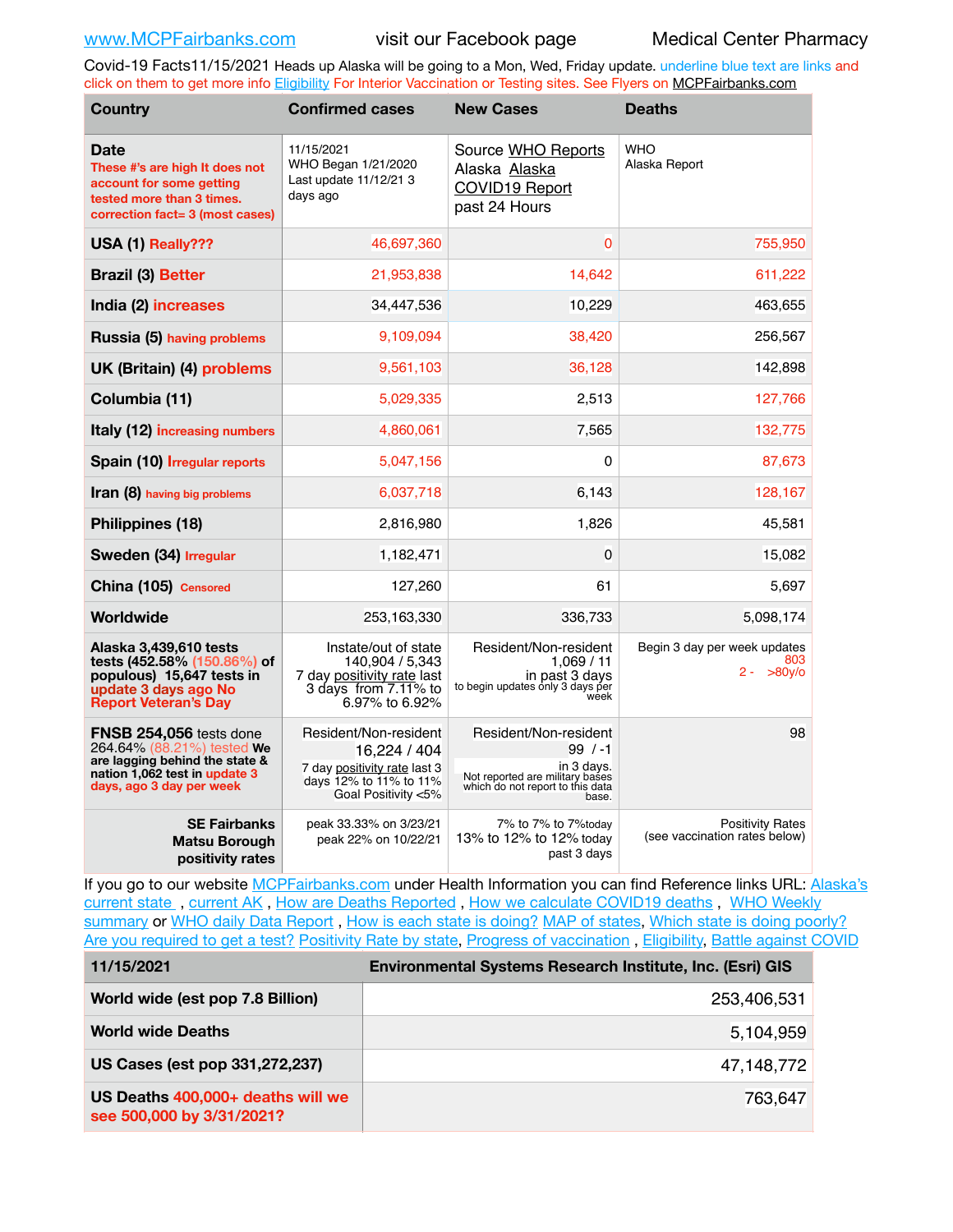## Impact of COVID-19 on the US Healthcare system

Estimated US Population 331.3 million 284.89% (94.96%) have been tested (943 million tests have been run) Estimated 5% of US population will test positive for Covid-19 16.56 million (currently 47.1 Million (14.24%) of population tested positive vs Alaska (18.54%) we have currently tested an est. 943 million based on 47.1 mill that have tested positive discount some of these numbers by 67% to account for multiple testing of same person.

If 8% will require hospitalization of the 16.56 million positive cases, we would need 1.325 million beds. Estimated by the American Hospital Association there are 800,000 staffed beds available.

The US has 2.8 hospital beds per 1000 our needs could be 56, China had 4.3, Italy 3.2, South Korea 12.3

The USNS Mercy and Comfort added 2,000 staffed beds, not ICU Of these estimated to be admitted to ICU 860,000. to ICU beds The US has 16,000 ICU beds we have 68,000-85,000 beds

US could need 299,000 beds with ventilators  $\leq 16,000$  ventilators

 The Needs

**Summation:** Estimated needs could be 1.325 million hospitalized beds for just COVID-19 patients alone. If positives represents 5% of test run, then approximately 943 million have been tested, we have no idea how many tests have been run or how many multiple tests conducted on the same person, resulting in 47.1 million positive tests run with 763,647 total deaths with 1,958 deaths in the past 3 days, ave 5,099/day. In AK, with 140,904 positive cases 18.54% of Alaska, 2,904 hospitalizations, and 803 deaths. Hospitalization rate is 2.06% of those that test positive, Death Rate 0.60% overall or 27.65% of those hospitalized. Those >60 y/o represent 15% of positive cases, yet represent 80% of deaths. 823,723 vaccines given equal approximately 389,094 (51.20%) completed series and 434,629 (57.19%) vaccinated once of population.

Normal ICU stay 5-7 days, estimated ICU stay for COVID-19 2-3 weeks and they could tie up a ventilator for that length of time also, helping only 1/3 as many patients.

This is why we need to flatten the curve by social spacing and only essential travel.

Expected Death (these are just estimates based on other countries) if 5% of the US Population (16.56 million) test positive we are now at 29.137 million positive (8.8%) and if

1% die = 165,600 people

2% die = 311,200 people

3% die = 496,800 people

6% die = 993,600 people obviously we have passed the 1.325 million positive cases we are at 38.176465 million so if 5% of the US population (16.56 million) test positive and 6% of those die = 993,600 deaths if no vaccine, or if 3.09% (511,704) will die, but we are 11.5% of the population, we know 1.65% die or 631,809 people. World wide death rate of positive tests actually 2.01%. The US is at 763,647 1.62% of those actually tested positive, that is 70% lower death rate than when we started in 3/2020 , started at 6%. But we are slipping Death % have gone from 1.67 to 1.82%. There are 7.8 Billion people in the world 331.3 million live in the US (4.2% of the world's population) 14.24% have tested positive. The US deaths represents 14.96% of the world's death numbers and 18.58% of worldwide confirmed cases we should be at 4.2%. Interesting the US has access to the greatest health care in the world, yet experienced 1 death of 5 deaths worldwide or 20% of the worlds death yet represent only 4.2% of the population. What are we doing wrong?

In comparison to the flu in the US.

CDC Estimates. From 2010 to 2016, the flu-related death rate was between 12,000 and 56,000, with the highest season being 2012 to 2013 and the lowest being 2011 to 2012. Most deaths are caused by complications of the flu, including pneumonia or a secondary bacterial infection of the heart or brain. or 2,000 to 9,333 per year. In 2020 in the US has 19 million cases 180,000 hospitalized and 10,000 (0.052%) have died, typically it is 2% will die, compared to 1.62% with COVID19. 284.89% (US), 452.58% (Alaska), & 264.64% (Fbks) are still too few to protect us from future outbreaks. Experts feel that we need either need people to get infected with the virus and develop antibodies or get vaccinated to create immune antibodies to protect us, that we need >65% of the population to have positive antibody tests and preferably 70-90%, one expert felt they would not feel confident til >85% were positive, to give assurance (herd immunity) in order to go without masks and social distancing. NY City seems to have the highest number at 20%. Testing is so important. Currently we are testing at 50.20 Million tests per month. At this rate to test everyone once it will take 6.53 months or over 0.67 years. To test 3 times it would take 19.60 months or almost 2 years still from now

The [Flu](https://lnks.gd/l/eyJhbGciOiJIUzI1NiJ9.eyJidWxsZXRpbl9saW5rX2lkIjoxMDMsInVyaSI6ImJwMjpjbGljayIsImJ1bGxldGluX2lkIjoiMjAyMTAyMjYuMzYwNDA3NTEiLCJ1cmwiOiJodHRwczovL3d3dy5jZGMuZ292L2ZsdS93ZWVrbHkvb3ZlcnZpZXcuaHRtIn0.ePMA_hsZ-pTnhWSyg1gHvHWYTu2XceVOt0JejxvP1WE/s/500544915/br/98428119752-l) (Influenza kills approximately 1-2% of those infected ([1.6% positivity in Alaska](http://dhss.alaska.gov/dph/Epi/id/SiteAssets/Pages/influenza/trends/Snapshot.pdf) zero deaths for flu), SARS killed 800 people total, COVID19 appears to kill 1.62% (763,647) of those that test positive (14.24% of US COVID) or 19% less deadly than the flu and seems to be more contagious. (Seems to spread more readily) [Flu](https://lnks.gd/l/eyJhbGciOiJIUzI1NiJ9.eyJidWxsZXRpbl9saW5rX2lkIjoxMDEsInVyaSI6ImJwMjpjbGljayIsImJ1bGxldGluX2lkIjoiMjAyMTAyMjYuMzYwNDA3NTEiLCJ1cmwiOiJodHRwOi8vZGhzcy5hbGFza2EuZ292L2RwaC9FcGkvaWQvUGFnZXMvaW5mbHVlbnphL2ZsdWluZm8uYXNweCJ9.oOe3nt2fww6XpsNhb4FZfmtPfPa-irGaldpkURBJhSo/s/500544915/br/98428119752-l)  [rates dropped from 300 to single digits this year](https://lnks.gd/l/eyJhbGciOiJIUzI1NiJ9.eyJidWxsZXRpbl9saW5rX2lkIjoxMDEsInVyaSI6ImJwMjpjbGljayIsImJ1bGxldGluX2lkIjoiMjAyMTAyMjYuMzYwNDA3NTEiLCJ1cmwiOiJodHRwOi8vZGhzcy5hbGFza2EuZ292L2RwaC9FcGkvaWQvUGFnZXMvaW5mbHVlbnphL2ZsdWluZm8uYXNweCJ9.oOe3nt2fww6XpsNhb4FZfmtPfPa-irGaldpkURBJhSo/s/500544915/br/98428119752-l) note the start of mask wearing impacted flu numbers. Alaska has 140,904 so far 16,224 in Fairbanks or 1 of every 9 of Alaskans, and with 98 of 803 deaths 1 in 8, the first case was transient foreign airline crew member. Interesting, the Source of Alaska's SARS-Cov2 virus originated not from East Asia by travelers or the west coast (Washington where it was first observed) , but came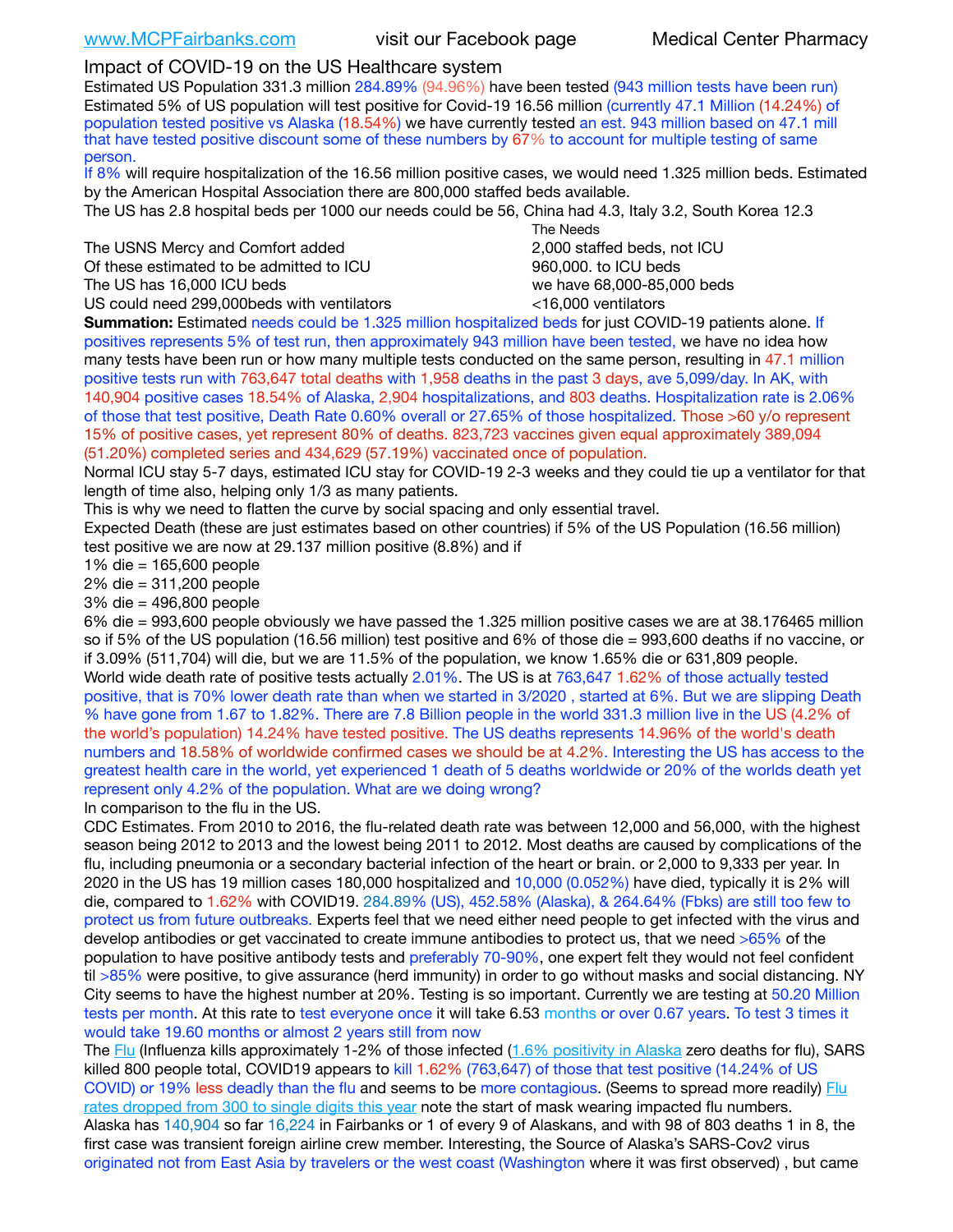[www.MCPFairbanks.com](http://www.MCPFairbanks.com) visit our Facebook page Medical Center Pharmacy

from the east coast of the US, and they were inoculated first from Europe, accordingly from New York's Governor and CDC. Currently 40 Variants known, only 14 of major concern in the US. (Europe's (china's)) Primary, plus an Ohio variant (COH.20G/501Y), California, [UK](https://www.cdc.gov/coronavirus/2019-ncov/transmission/variant-cases.html) (B.1.1.7), (7) South African (1.351), India (Delta), Delta-Plus, Peru (Lambda(C.37)), Mu (Columbia) and (2) Brazil (P.1), we have seen 6, Europe's (China) [variant,](https://www.webmd.com/lung/news/20210318/cdc-who-create-threat-levels-for-covid-variants?ecd=wnl_cvd_031921&ctr=wnl-cvd-031921&mb=kYbf7DsHb7YGjh/1RUkcAW0T6iorImAU1TDZh18RYs0=_Support_titleLink_2) California, Brazil, UK, South Africa, India (delta) now representing 96% of new tests, Mu (Columbia) the latest in Alaska so far, the last 5 in particular as they have a 50% increase in transmissibility vs 20% in the others over the China variant, the delta variant is 50% more transmissible than the UK (B.1.1.7) version, Mu(Columbia). For the latest in [Variance issues in Alaska](https://akvariants.github.io)

**Best practice protection** is good personal Hygiene do not touch eyes, nose, mouth, wash hands frequently for at least 20-30 seconds, before you touch your face, and observe personal spacing of 6-18 feet. Remove your shoes in your house, frequently clean surface areas, let the cleaner sit 15-20 sec before wiping off. **We are recommending to wear any kind of mask.**

Drug treatment is being researched, but as yet not been verified, only suggested. Best to isolate those sick and isolate those most susceptible (old and preconditioned with risk factors)

**Risk factors:** Cardiovascular disease (56.6%), Obesity (41.7%), Diabetes (33.8%), age >60, respiratory problems, especially smokers or those who vape, High Blood Pressure

If you have been exposed self isolate for 2-4 weeks

One episode in China, a man tested negative for 27 days before showing symptoms. So Isolation may want to be considered up to 4 weeks not just 10-14 days.

Italy 1 in 10 positive cases admitted to ICU due to Hypoxic failure requiring mechanical ventilation. In NY it was 1 in 7 that required hospitalization, of the 5700 hospitalized 2634 were discharged (79% (2081)) or added

(21%(553)), 9 in 10 put on a ventilator died.

Public policy development and education is important.

### **How Long does Covid-19 stay on objects**

|                  | Air (droplets in air, sneeze/cough)<br>Copper<br>skin (SARS-COV2)<br>droplets on skin (sneeze)<br>Cardboard (Amazon Box) | up to 3 hours<br>4 hrs<br>9.04 hrs<br>11 hours<br>24 hrs | (Influenza virus 1.82 Hrs)                | Viral RNA                                                                                                                                                                                                                                          |                             |                       |
|------------------|--------------------------------------------------------------------------------------------------------------------------|----------------------------------------------------------|-------------------------------------------|----------------------------------------------------------------------------------------------------------------------------------------------------------------------------------------------------------------------------------------------------|-----------------------------|-----------------------|
| 30.00%<br>22.50% | Deaths % by Age (Who dies of the virus)<br>Test (+) % by Age (Who is carrying the virus)                                 |                                                          |                                           | firal Antiqu                                                                                                                                                                                                                                       | <b>IqM</b>                  |                       |
| 15.00%           |                                                                                                                          |                                                          | Plastic                                   |                                                                                                                                                                                                                                                    |                             |                       |
| 7.50%            |                                                                                                                          |                                                          |                                           | surfaces/Stainless Steel<br>Updated graph numbers.<br>Project outward<br>Exhalation can spray                                                                                                                                                      | 72 hour<br>1.5 m $(4.9 ft)$ |                       |
| 0.00%            | 10-19 20-29 30-39 40-49 50-59 60-69 70-79 >80<br>$0 - 9$                                                                 |                                                          |                                           | spittle (droplets)<br>Coughing<br>Sneeze                                                                                                                                                                                                           | 2 <sub>m</sub><br>6 m       | (6.6 ft)<br>(19.7 ft) |
|                  | Vaccination in Alaska by Age                                                                                             |                                                          |                                           |                                                                                                                                                                                                                                                    |                             |                       |
| 90.00%           |                                                                                                                          |                                                          | <b>Preferred Herd</b>                     | Development of immune response                                                                                                                                                                                                                     |                             |                       |
| 67.50%           |                                                                                                                          |                                                          | 85.00%<br><b>Beginning Herd</b><br>65.00% | Early viral testing tests to see if you currently<br>have the virus.<br>Later antibody testing tells us if you have                                                                                                                                |                             |                       |
| 45.00%           | Which Age group have received What % of the vaccine                                                                      |                                                          |                                           | been exposed and survived. But does not<br>tells us if you have immunities to the virus. We<br>will need to have both tests done in order to                                                                                                       |                             |                       |
|                  | 22.50% What % of the Age Group have been Vaccinated                                                                      |                                                          |                                           | open the community                                                                                                                                                                                                                                 |                             |                       |
| 0.00%            | $<$ 10 10-19 20-29 30-39 40-49 50-59 60-69 70-79 $>$ 80                                                                  |                                                          |                                           | Viral Antigen and Viral RNA tells us you have<br>the disease and can spread the disease and if<br>you can or are currently sick. IgM (short term)<br>and IgG (long term antibodies) tells us you<br>have experienced the virus or had the vaccine. |                             |                       |

and got over it. You may be resistant if your [antibody levels](https://www.cdc.gov/coronavirus/2019-ncov/lab/resources/antibody-tests.html) are high enough. [Current](https://l.facebook.com/l.php?u=https://www.itv.com/news/2020-10-26/covid-19-antibody-levels-reduce-over-time-study-finds?fbclid=IwAR3Dapzh1qIH1EIOdUQI2y8THf7jfA4KBCaJz8Qg-8xe1YsrR4nsAHDIXSY&h=AT30nut8pkqp0heVuz5W2rT2WFFm-2Ab52BsJxZZCNlGsX58IpPkuVEPULbIUV_M16MAukx1Kwb657DPXxsgDN1rpOQ4gqBtQsmVYiWpnHPJo2RQsU6CPMd14lgLnQnFWxfVi6zvmw&__tn__=-UK-R&c%5B0%5D=AT1GaRAfR_nGAyqcn7TI1-PpvqOqEKXHnz6TDWvRStMnOSH7boQDvTiwTOc6VId9UES6LKiOmm2m88wKCoolkJyOFvakt2Z1Mw8toYWGGoWW23r0MNVBl7cYJXB_UOvGklNHaNnaNr1_S7NhT3BSykNOBg) [View of antibodies/immunity](https://www.livescience.com/antibodies.html)[.](https://www.itv.com/news/2020-10-26/covid-19-antibody-levels-reduce-over-time-study-finds) We have tested currently 452.58% (150.86%) of the Alaskan population and over little over 284.89% (94.96%) of the US population, discount these numbers by 67% to reflect multiple testing of the same person. To be safe, we need at least 25% to see if we are making progress, [60%](https://www.jhsph.edu/covid-19/articles/achieving-herd-immunity-with-covid19.html) to [barely qualify](https://www.nature.com/articles/d41586-020-02948-4) to be safe, and [70-90%](https://www.mayoclinic.org/herd-immunity-and-coronavirus/art-20486808) to be assured we will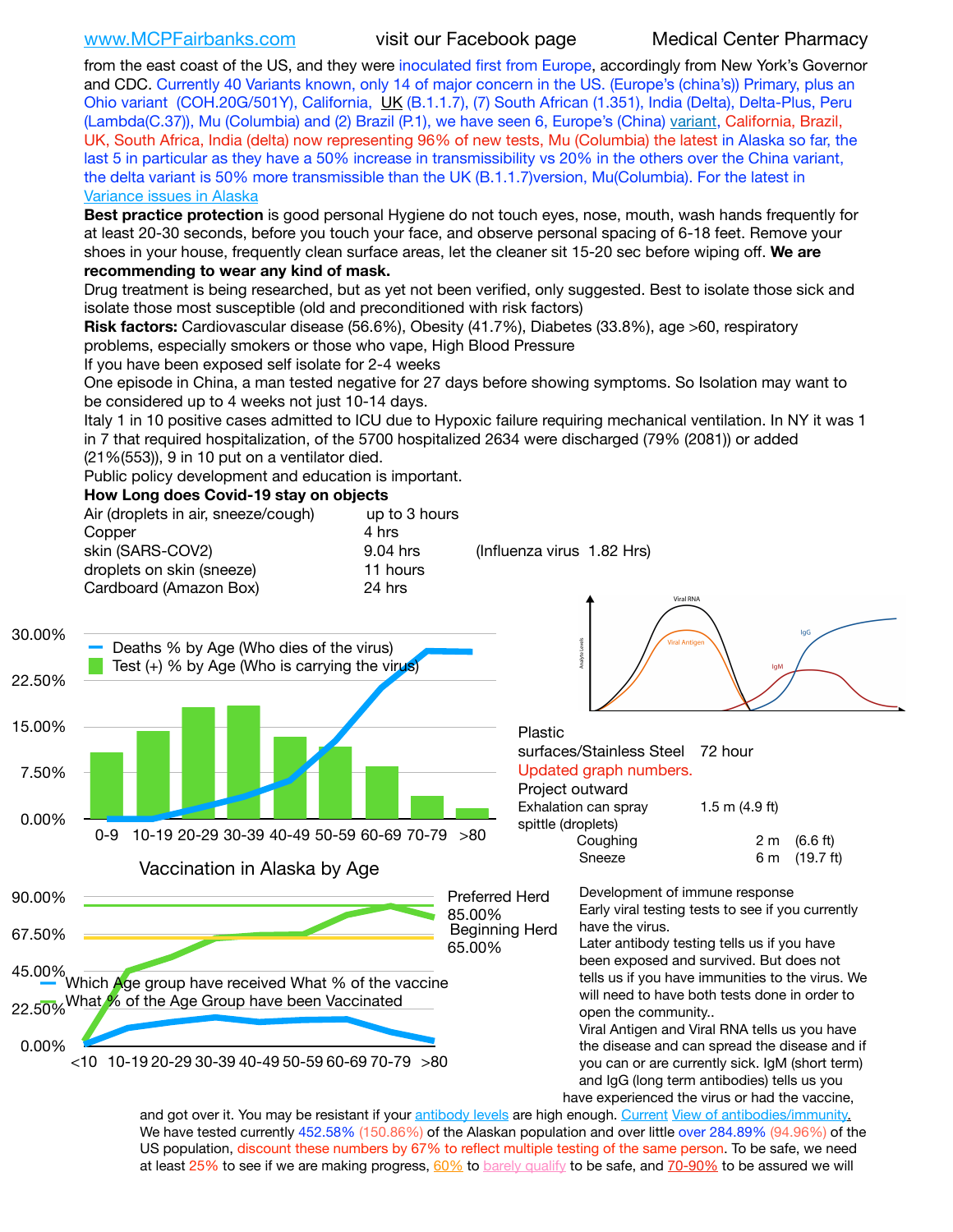not see a second wave of sickness. Some experts will [not feel safe til we are at 85%.](https://www.bannerhealth.com/healthcareblog/teach-me/what-is-herd-immunity) See bottom of last page to see how and where in Alaska do we and each of the boroughs stack up, compared to other states and the nation. Three types of clinical laboratory COVID-19 or SARS-CoV-2 tests are being developed:

 Molecular Gene sequencing (current method), Viral antigen (testing parts of the virus), Host antibody tests (serology). They detect the virus in different ways.

Mask & [Mask Usage:](https://www.nationalgeographic.com/history/2020/03/how-cities-flattened-curve-1918-spanish-flu-pandemic-coronavirus/) N95 filter out 95% of the particles in the air 3 microns in size or larger.

|  | Mold sizes are about |  |
|--|----------------------|--|

| Conflict                                                 | Combat<br>Death | Past 3<br>days |
|----------------------------------------------------------|-----------------|----------------|
| Revolutionary<br>War                                     | 8,000           |                |
| Civil War                                                | 214,938         |                |
| World War I                                              | 53,402          |                |
| World War II                                             | 291,557         |                |
| <b>Korean Conflict</b>                                   | 33,686          |                |
| Vietnam                                                  | 47,424          |                |
| <b>Gulf War</b>                                          | 149             |                |
| Afghanistan                                              | 1,833           |                |
| Iraq                                                     | 3,836           |                |
| 1918 Flu                                                 | 675,000         |                |
| 9/11 deaths                                              | 2,977           |                |
| <b>COVID19 deaths</b><br>from 1/20/2020 to<br>11/15/2021 | 763,647         | 1,958          |

old sizes are about 10-12 microns in size. Bacteria are larger, so is dust, Gas molecules and viruses are smaller. PM2.5 are 2.5 microns in size. **Viruses** can be 1 micron in size, 0.3 micron in size, or 0.1 microns in size, so they **will pass right through**. **We recommend wearing any mask, the mask may provide up to 5 times the protection** ver **wearing no mask at all**. It still **does not protect** the wearer from contracting the infection, it **can inhibit** the spreading, something is **better than nothing at all**. **Remember there is a clean side ( the side towards you) and a dirty side,** the side to the contaminated air is dirty. If you are COVID positive then this is reversed.

When handling the mask, do not touch the dirty side and then touch your face, Wash properly your hands first after touching the dirty side before touching your face. If you are infected the dirty side is the inside surface of the mask. Wash your homemade mask in hot water wash >133F (for at least 10 minutes) and rinse to sanitize with high heat >133F Plus and a weak bleach or peroxide (not Both) the mask. Daily if possible. If you are a frontline health care provider with a homemade fabric mask 2 hours. Do not touch the dirty side.

**Mask usage: 5/13/21 While the CDC** has changed it's recommendations for those who have gotten vaccinated to go mask free, except on Mass Transportation such as buses and airline, or when in crowded situations, like concerts.

Those that have not been vaccinated are still advised need to wear a mask, they are now the population at risk.

The risk has now increased for those non-vaccinated folks. They no longer have the masked people in the community to protect them. While those who have been vaccinated will not get sick or as sick. They can still pass, much more easily without the masks, the virus to those who have not been vaccinated to make them sick.

Therefore, it is even **more imperative** that those that have not been vaccinated, wear a mask to protect themselves, or get vaccinated. The sea of those with the potential to have the virus now are those <12 y/o of age, those >  $12y$ /o who have not been vaccinated, or those who have been vaccinated and are transitory carriers. Currently, this is about 50% of the US population and about 60% of the Alaskan population. And about 80% of all children under 18y/o at this moment.

**Alcohol solutions** should be 60-80% alcohol **70%** is optimal. **Keep wet and rub 30 seconds**, or Happy Birthday song sung 3 times. **Hydrogen peroxide diluted to 2%** or 4 teaspoonful per quart of water (20ml per 946ml) Bleach the same ratio **Vinegar and ammonia are good cleaning agents, but not disinfectants**. **Do not mix** any of these agents together, toxic fumes can result. **Disinfectants, in order to be effective**, should remain on the applied surface, to be cleaned moist **(wet) for 30 seconds to 4 minutes** depending on material. Caution may dissolve glue or adhesives or bleach and discolor items, check with manufacturers. Do not let it get inside electronic devices. UV (10 minutes), [UV light](http://www.docreviews.me/best-uv-boxes-2020/?fbclid=IwAR3bvFtXB48OoBBSvYvTEnKuHNPbipxM6jUo82QUSw9wckxjC7wwRZWabGw) only kills where it can see.

### **Myths**

Taking hot baths, using colloidal silver, eating garlic soup, gargling with bleach are not proven to be effective. We have already seen using chloroquine taking the wrong form in the wrong dose can be fatal, one death and one critically injured. (see Arizona couple after listening to the past-president)

**We have heard of all kinds of cures.** To date there is no curative or preventative treatments, only supportive therapy. At this point there is **no proof** that Quinine, zinc, Hydroxychloroquine, Chloroquine, or Vitamin C works. As they say wives-tale at best, irresponsible reporting most likely. We have seen no information that they work. There have been ineffective dosing issues, over-dosing issues, permanently killing the senses of smell or taste, inappropriate usage, cardiac arrhythmias, and death from the usage of these agents have been reported.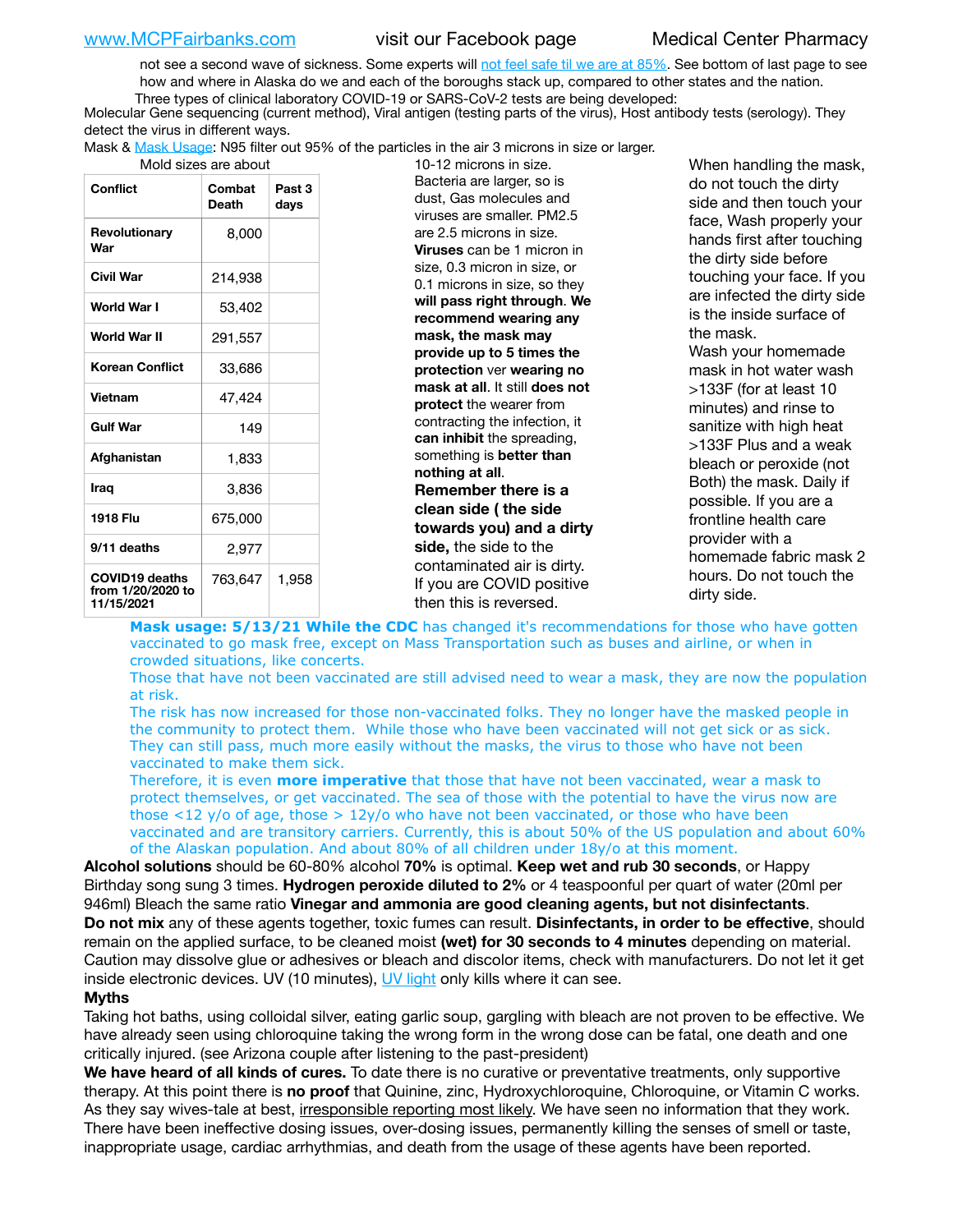## [www.MCPFairbanks.com](http://www.MCPFairbanks.com) visit our Facebook page Medical Center Pharmacy

The virus may die out with heat of summer, or cold weather, this is a myth, There are a couple of studies at show the virus can withstand 98F. We know the body tries to use up to 104F to potentiate our immune system, to kill viruses. Taking NSAID, Aspirin, Ach-Inhibitors, Arb's and you get the COVID-19 infection are not contraindicated and no clinical evidence that says you should stop any of these classes of medications. It would be misguided and ill advised if you did so, In other words, Unless your doctor makes changes, keep taking your medications unless told to do otherwise.

**Vaccine Myths and Fake information:** There are no microchips, tracking devices, fetus tissue, at all in the vaccines. Vaccines will not and can not change your DNA., It can not change the fertility of men or women. It seems to be safe to the fetus and pregnant women. You should continue to wear a mask til we get to Herd Immunity levels, but can remove masks if you are outdoors, but not at concerts where you are close together. You should still get vaccinated complete series) even if you got COVID. If you have some of the co-morbidities, it is important that you do get vaccinated, the side effects of the vaccine will be milder and survivable than getting COVID. When you have questions, ask a pharmacist or your doctor.

As of 12/21/20, DHSS was aware of 11 reports regarding possible allergic reactions from Alaska's hospitals to CDC: Bartlett Regional Hospital (8), Providence Alaska (2) and Fairbanks Memorial Hospital (1). Two were identified as anaphylaxis and one of those resulted in hospitalization for ongoing monitoring. In the other three cases, symptoms were mild and not considered anaphylaxis. the hospitalized patient has been discharged and is doing well. The CDC said there appears to be no obvious geographic clustering of these reactions, nor was a specific production lot involved. People who experience anaphylaxis after the first dose should not receive a second dose, according to CDC recommendations.

For being one of the first states in that nation to start vaccinating, those <16y/o, we have slowed down vaccinations to where we are now way behind. More people are getting sick more frequently. Soon we will have more deaths. Due to vaccination resistance, Alaska has pushed itself into near last place, in the nation, as to when we will reach "herd immunity". This is the date when we can safely remove our masks and other restrictions.

Check our website [www.MCPFairbanks.com](http://www.MCPFairbanks.com) for the 13 testing sites in the interior of Alaska.

Who is eligible now? All Alaskans >12 y/o, can receive the Pfizer vaccine and those >16 y/o can receive all of the other vaccines, all

visitors can get vaccinated. Johnson and Johnson, has been reinstated,



but I would caution not to give it to women 12-50 years old. For details about eligibility, to find a provider visit [covidvax.alaska.gov.](https://lnks.gd/l/eyJhbGciOiJIUzI1NiJ9.eyJidWxsZXRpbl9saW5rX2lkIjoxMDYsInVyaSI6ImJwMjpjbGljayIsImJ1bGxldGluX2lkIjoiMjAyMTAxMjguMzQwODU3NjEiLCJ1cmwiOiJodHRwOi8vZGhzcy5hbGFza2EuZ292L2RwaC9FcGkvaWQvUGFnZXMvQ09WSUQtMTkvdmFjY2luZS5hc3B4In0.-Xwhl42jAWOMS7ewfS85uxwrwjohCso3Sb81DuDKtxU/s/500544915/br/93796640171-l) for vaccination sites or call 1-907-646-3322 for questions [covid19vaccine@alaska.gov](mailto:covid19vaccine@alaska.gov?subject=COVID19%20Vaccine%20questions) 9 am – 6:30 pm Monday - Friday and 9 am-4:30 pm Saturday and Sunday. You may be put on hold, but you will not need to leave a message for a return phone call if you call within business hours. Keep these tips in mind when scheduling. checkout our website [www.MCPFairbanks.com](http://www.MCPFairbanks.com) Please keep these tips in mind when scheduling. Be sure to keep and save your proof of vaccination cards as you may need it for travel purposes in the future.

Gao Fu, the director of the China Centers for Disease Control, admitted on 4/10/2021 that the country's vaccines don't exactly give Covid-19 a knockout blow. One study from Brazil found that the vaccine from the Chinese company Sinovac was 50.4% effective, compared to Pfizer's 97%. Fu said the government is looking for ways to boost effectiveness.

# Many Alaskans live with underlying health concerns

You can not change your age but you can affect change with other risk factors. Nov. 17, 2020 for more information check out **[Alaska DHSS Insights](http://dhss.alaska.gov/dph/Epi/id/Pages/COVID-19/blog/20201117.aspx)** 

Epidemiologists within the Section of Chronic Disease Prevention and Health Promotion analyzed reports from about 8,500 randomly-selected Alaska adults who participated in the annual [Behavioral Risk Factor Surveillance System \(BRFSS\)](http://dhss.alaska.gov/dph/Chronic/Pages/brfss/default.aspx) telephone survey between 2016 and 2018. About 67% of Alaska adults — two out of three — have at least one of the following ongoing health concerns that have been shown to increase chances for serious illness from COVID-19:

- 46% of Alaska adults are current or former smokers
- 32% have obesity BMI >30.0
- 8% have type 1 or type 2 diabetes
- 6% have chronic obstructive pulmonary disease (COPD)
- 5% have heart disease or have had a heart attack
- 2% have chronic kidney disease

## **Older age and other health concerns can lead to COVID-19 complications**

The CDC lists other factors that increase chances for serious illness from COVID-19 infection. [Age is one of them](https://www.cdc.gov/coronavirus/2019-ncov/need-extra-precautions/older-adults.html). Even in the absence of any other risk factors, older age increases someone's chances of serious health problems related to COVID-19. In